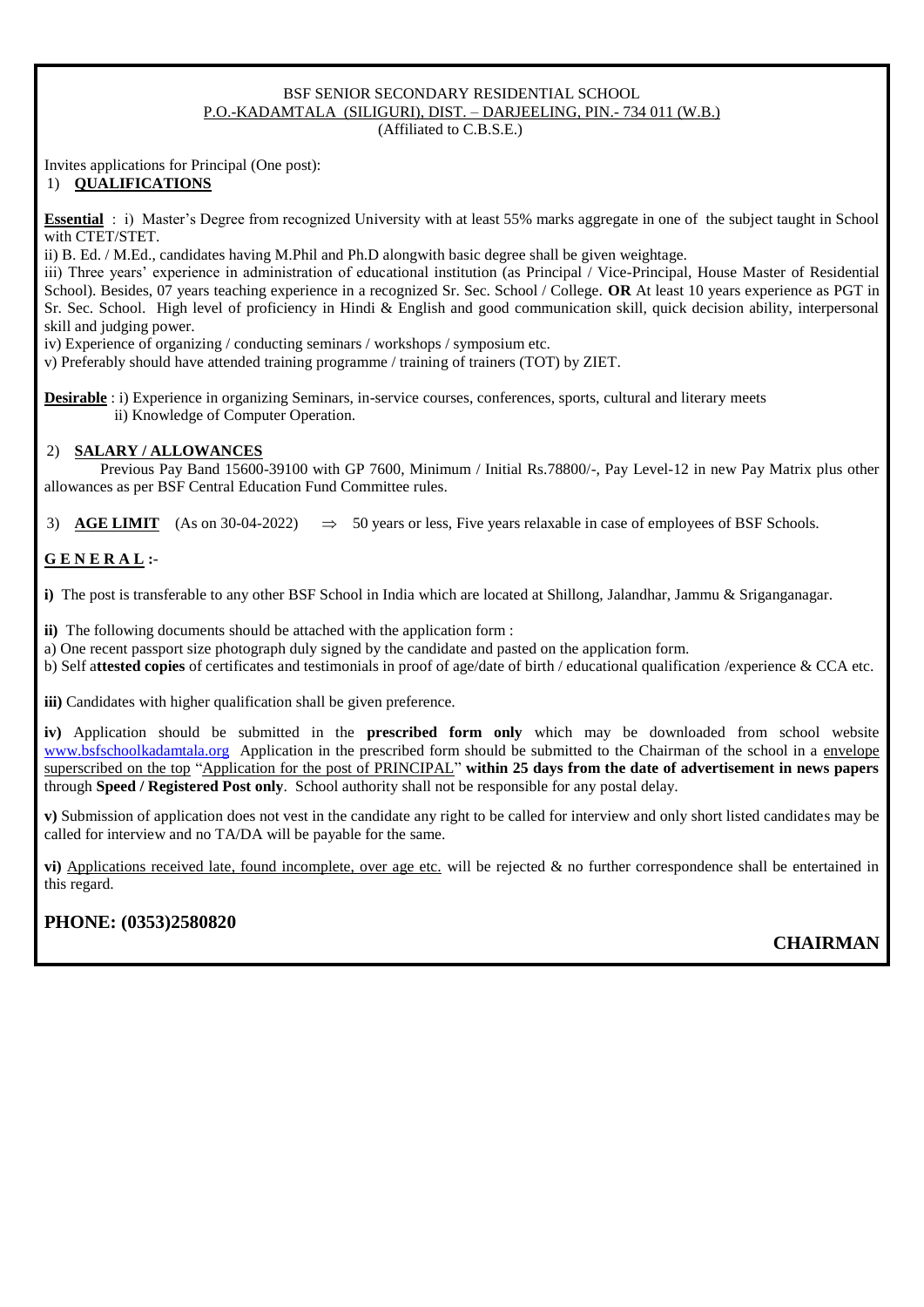# **BSF SENIOR SECONDARY RESIDENTIAL SCHOOL** KADAMTALA, SILIGURI, DISTT- DARJEELING PIN – 734 011 (WEST BENGAL) (Make all entries in block letters) Paste here duly

|                                                                                                                                            | self attested<br>recent passport |
|--------------------------------------------------------------------------------------------------------------------------------------------|----------------------------------|
| 2)                                                                                                                                         | size colour<br>photograph.       |
|                                                                                                                                            |                                  |
| Date of Birth<br>4)                                                                                                                        |                                  |
| 5) Age (As on 30/04/2022) : ______Years _______ Months ________ Days                                                                       |                                  |
| Sex: Male   Female<br>6)                                                                                                                   |                                  |
| Marital Status: Married     Unmarried  <br>7)                                                                                              |                                  |
| Address:<br>8)                                                                                                                             |                                  |
|                                                                                                                                            |                                  |
|                                                                                                                                            |                                  |
|                                                                                                                                            |                                  |
|                                                                                                                                            |                                  |
| Pin Code:                                                                                                                                  |                                  |
|                                                                                                                                            |                                  |
|                                                                                                                                            |                                  |
|                                                                                                                                            |                                  |
|                                                                                                                                            |                                  |
| 9) Educational Qualification                                                                                                               |                                  |
| Name of<br>Board/<br>Year of<br><b>Marks</b><br>Percentage<br>Max<br>of Marks<br>Passing<br>University<br>Obtained<br><b>Marks</b><br>Exam | Subject Taken                    |
| & Division                                                                                                                                 |                                  |
|                                                                                                                                            |                                  |
|                                                                                                                                            |                                  |
|                                                                                                                                            |                                  |
|                                                                                                                                            |                                  |
|                                                                                                                                            |                                  |
|                                                                                                                                            |                                  |
|                                                                                                                                            |                                  |
|                                                                                                                                            |                                  |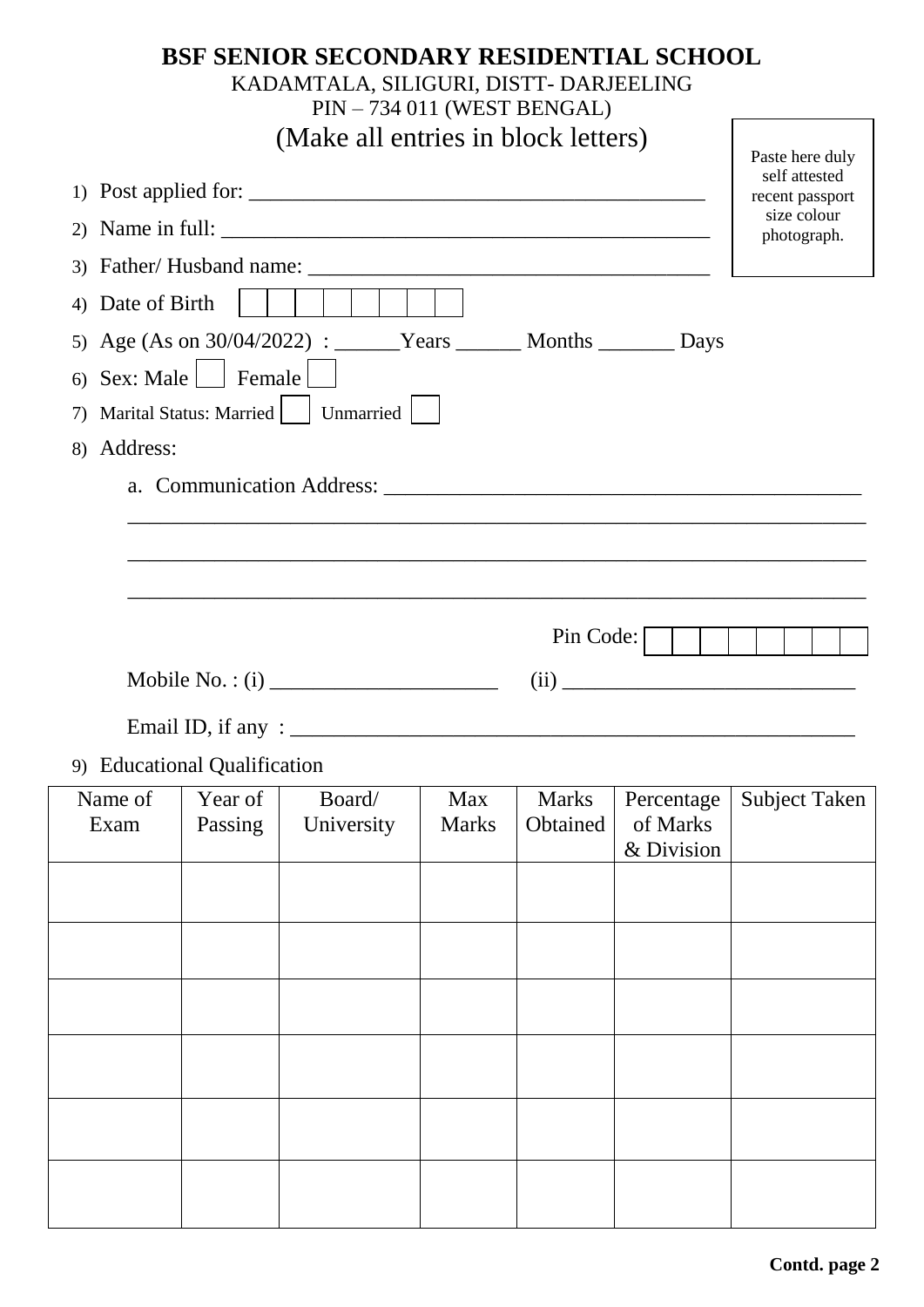# 10) Professional Qualification

| Name of | Year of | Board/     | <b>Max</b>   | <b>Marks</b> | % of Marks | Subject |
|---------|---------|------------|--------------|--------------|------------|---------|
| Exam    | Passing | University | <b>Marks</b> | Obtained     | & Division | Taken   |
|         |         |            |              |              |            |         |
| B.Ed    |         |            |              |              |            |         |
|         |         |            |              |              |            |         |
|         |         |            |              |              |            |         |
| M.Ed/   |         |            |              |              |            |         |
| Others  |         |            |              |              |            |         |
|         |         |            |              |              |            |         |

# 11) Knowledge of Computer

| <b>COURSE NAME</b> | <b>DURATION OF</b><br><b>COURSE</b> | <b>ORGANISATION</b> | PERCENTAGE OF<br><b>MARKS/ GRADE</b> |
|--------------------|-------------------------------------|---------------------|--------------------------------------|
|                    |                                     |                     |                                      |
|                    |                                     |                     |                                      |

# 12) Experience (Teaching / Administrative)

| Name of                   | <b>Designation</b> | <b>Salary</b> | <b>Period of Service</b> |           | <b>Classes Taken / Nature</b> |
|---------------------------|--------------------|---------------|--------------------------|-----------|-------------------------------|
| <b>Institution/Office</b> |                    | drawn         | From                     | <b>To</b> | of Work                       |
|                           |                    |               |                          |           |                               |
|                           |                    |               |                          |           |                               |
|                           |                    |               |                          |           |                               |
|                           |                    |               |                          |           |                               |

Note: Information in respect of Cols. 04 & 09 to 12 should be supported by self attested copies of certificates & testimonials.

## 13) Language Known:

| Name of language | <b>Read (Yes or No)</b> | Write (Yes or No) | <b>Speak (Yes or No)</b> |
|------------------|-------------------------|-------------------|--------------------------|
|                  |                         |                   |                          |
|                  |                         |                   |                          |
|                  |                         |                   |                          |
|                  |                         |                   |                          |

I hereby declare that all the statements made above in the application form are true, complete and correct to the best of my knowledge and belief.

Place: \_\_\_\_\_\_\_\_\_\_\_\_\_\_\_\_\_\_

Date:  $\frac{2}{\sqrt{2\pi}}$